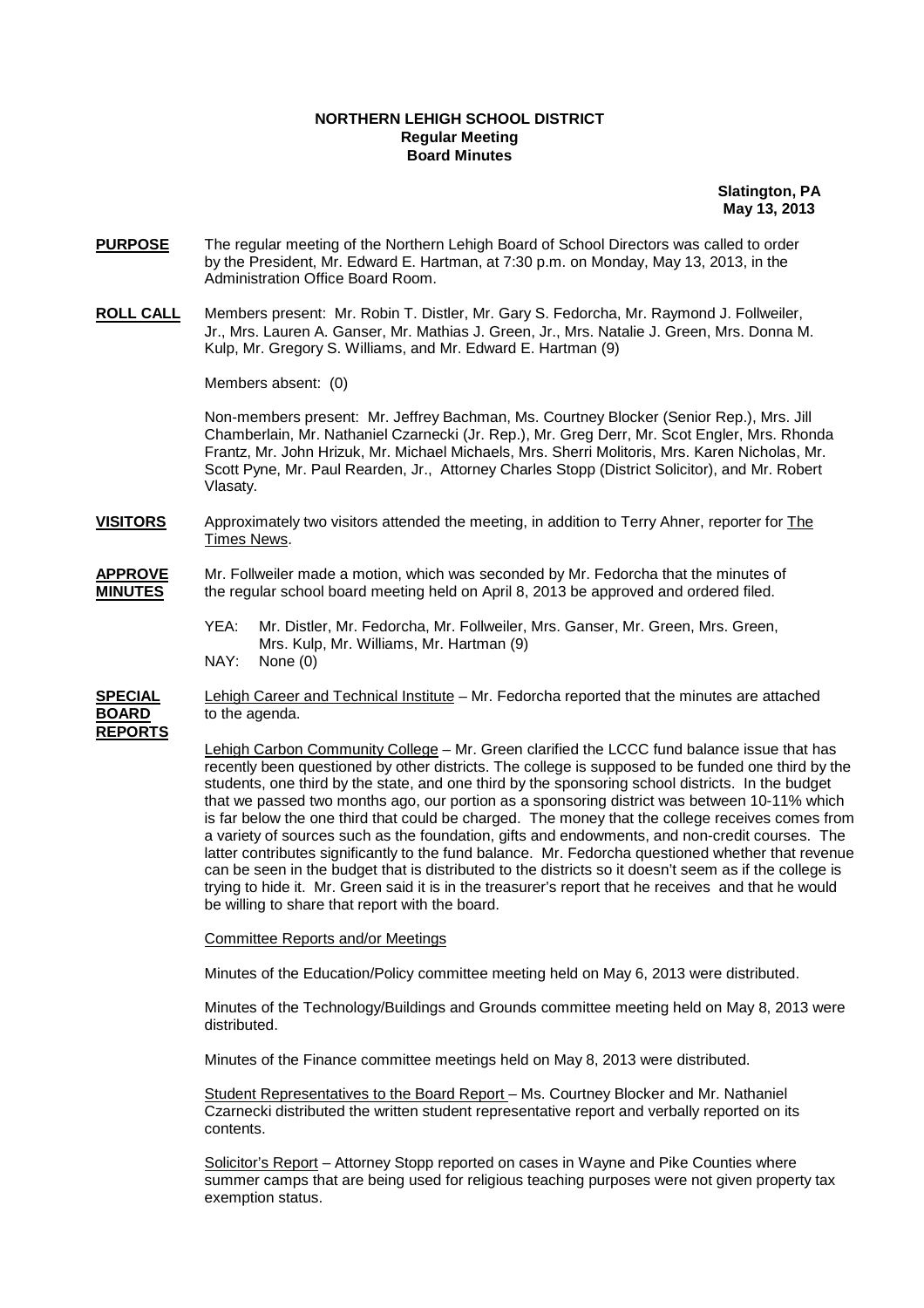**SPECIAL** Attorney Stopp stated that their firm is going back though their archives and among the files **BOARD** discovered are historical documents dating back when our district was known as the Blue **REPORTS** Valley School District. Mr. Michaels agreed that they are important and Mr. Eric Schmidt, **(cont.)** High School librarian, will include them in our library.

> Federal and Other Programs Update – Mrs. Karen A. Nicholas reported that the Lehigh Career and Technical Institute has donated a total of 523 books worth \$5,758 to the school district which have been placed in K-12 classrooms and libraries. Northern Lehigh students, Anthony Wagner, counted, sorted, and labeled the books for distribution; and Amber Treadwell used the forklift to unload First Book trucks when they arrive to LCTI. Mrs. Nicholas thanked Mrs. Edith Fella and Mr. Eric Schmidt for their help in sorting and distributing the books and a big thank you to LCTI for their generous donation.

 Business Manager's Report – Mrs. Molitoris reported that the 2013-2014 budget is on the agenda tonight for approval. Expenditures total \$28,509,357 and revenues total \$28,162,357 which leaves a shortfall of \$347,000. The recommendation is to use fund balance to offset the retirement increase in order to balance the budget.

 Mrs. Molitoris reminded the board that due to the Lehigh County reassessment, the value of the mill has increased. On the agenda for approval tonight is the resolution designating millage rates.

 Mrs. Frantz stated that beginning in January, 2014, there will be some major issues concerning healthcare involving PPACA and the cadillac tax. The board will be kept informed as more information is received.

 Mr. Green stated that he recently had the opportunity to meet with the school district auditor who praised Mrs. Molitoris and Mrs. Frantz. He went on to say how great they are to work with and the outstanding job they are doing. Mr. Green thanked both Mrs. Molitioris and Mrs. Frantz for their work. Mr. Green also stated that the auditor spoke highly of Mr. Michaels and he felt that the auditor was impressed with the operations of the district and Mr. Green thanked Mr. Michaels for that as well.

Superintendent's Report - Mr. Michaels announced that National Teacher Appreciation week was May 6-10 and he thanked the teachers for the wonderful job they do with our students.

 Mr. Michaels announced that Baccalaureate is June 6, 2013 at 7PM and graduation is scheduled for June 7, 2013 at 7PM in the stadium, weather permitting.

Mr. Michaels asked Mr. Greg Derr and Mr. Jeffrey Bachman to report on the recent School Safety Task Force meeting. Mr. Derr announced that the meeting was held last Wednesday and was well attended. This summer NIMS training will be held and both the Slatington Police and Fire departments will also be doing some training in the district. Trooper Mark Allen from the Bethlehem State Police barracks would also like to come back for training. Mr. Bachman stated that he would encourage more parents to attend the meetings because it would give us a different perspective. The next meeting is tentatively scheduled for October.

Mr. Michaels announced that on the board agenda this evening is the resignation of Mr. Scot Engler who has accepted the position of superintendent in the Palmerton Area School District. Mr. Engler will be greatly missed and we wish him well in his new role.

Mr. Michels stated that he has also heard the positive feedback from Mr. Gorman regarding Mrs. Molitoris and Mrs. Frantz. They have done a tremendous job and as a district it is important to take into account what the taxpayer can afford to pay.

Mr. Michaels announced that with the personnel moves on the agenda for approval tonight, we will be saving the district in excess of \$228,000.00. Mr. Michaels introduced Mrs. Dotta, Mr. Pyne and Mrs. Simms. With these moves, two teaching positions will not be replaced and we are gaining three great administrators. In addition, the present administrative team has saved millions of dollars for the taxpayers over the last several years.

 Mr. Williams added that being able to promote from within does not happen overnight and he thanked Mr. Michaels for nurturing an environment where we can benefit from the fruits of our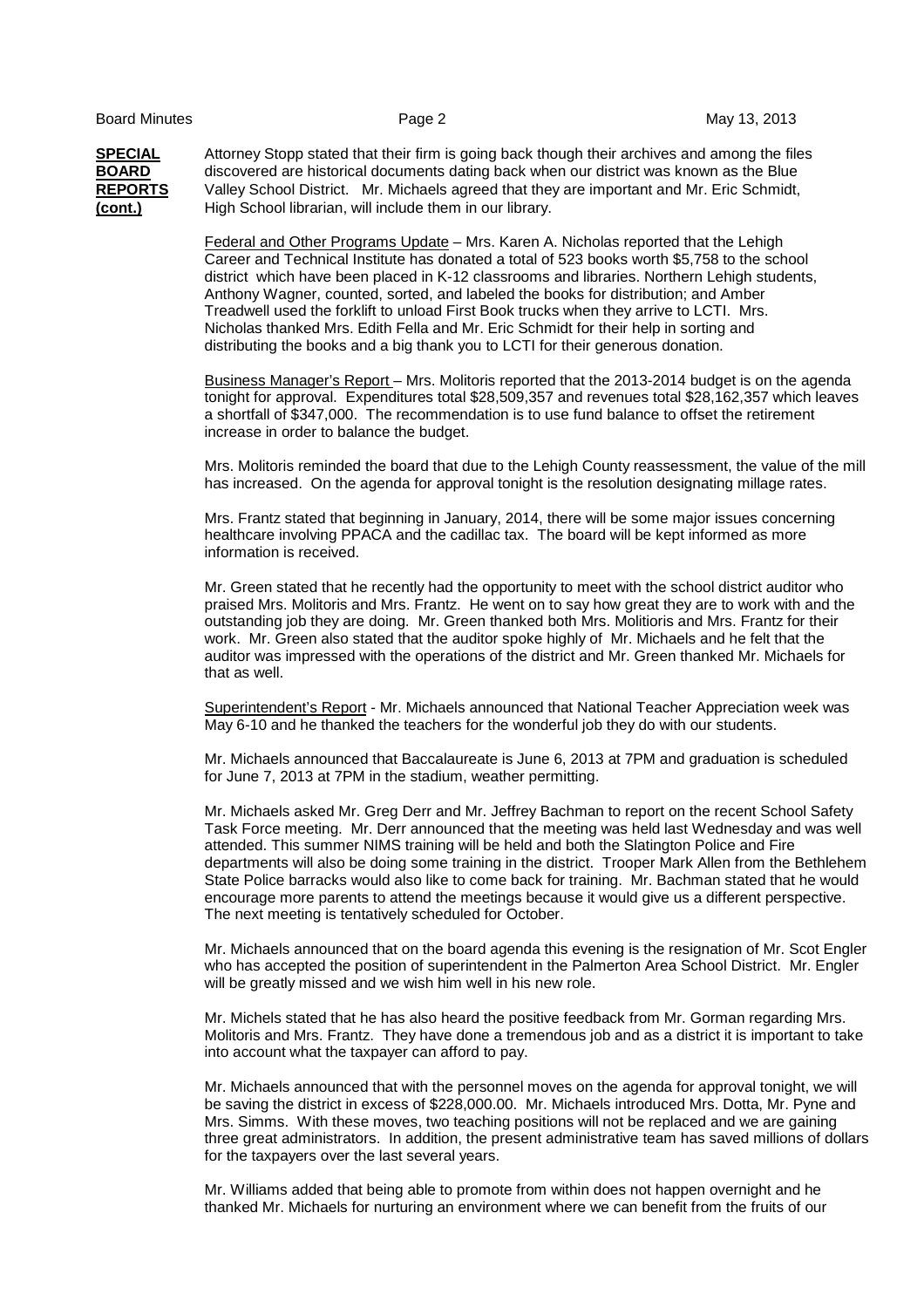| <b>Board Minutes</b>                                        |                                                                                                                                                                                                                                                                                                                                                                                                                                                                                                   | Page 3                                                                                                                                                                                                                                                                                                                                                                                             | May 13, 2013 |  |
|-------------------------------------------------------------|---------------------------------------------------------------------------------------------------------------------------------------------------------------------------------------------------------------------------------------------------------------------------------------------------------------------------------------------------------------------------------------------------------------------------------------------------------------------------------------------------|----------------------------------------------------------------------------------------------------------------------------------------------------------------------------------------------------------------------------------------------------------------------------------------------------------------------------------------------------------------------------------------------------|--------------|--|
| <b>SPECIAL</b><br><b>BOARD</b><br><b>REPORTS</b><br>(cont.) | keeping in mind there are real people involved.                                                                                                                                                                                                                                                                                                                                                                                                                                                   | labor which is also evidenced by the promotion of our business managers. As part of our culture,<br>we are in an excellent position to have employees who are capable of stepping into administrative<br>roles. Mrs. Kulp also echoed Mr. Williams comments and thanked Mr. Michaels and the<br>administrative team for their efforts and for not just looking at the budget as a numbers game but |              |  |
|                                                             | personnel issues.                                                                                                                                                                                                                                                                                                                                                                                                                                                                                 | Mr. Hartman reported that an executive session was held prior to tonight's meeting to discuss                                                                                                                                                                                                                                                                                                      |              |  |
| <b>PERSONNEL</b>                                            | date as June 30th instead of June 10, 2013.                                                                                                                                                                                                                                                                                                                                                                                                                                                       | Mrs. Ganser made a motion, which was seconded by Mr. Williams, that the Board of Education<br>approves the following personnel items with the correction of Scot Engler's resignation effective                                                                                                                                                                                                    |              |  |
| Retirement/<br>Resignation<br>G. Barilla                    | Accept the retirement resignation of Gail Barilla from her position as High School Special<br>Education teacher effective June 10, 2013. Mrs. Barilla will be retiring from the Northern Lehigh<br>School District after 20 years of service.                                                                                                                                                                                                                                                     |                                                                                                                                                                                                                                                                                                                                                                                                    |              |  |
| Retirement/<br>Resignation<br>S. Williams                   | Accept the retirement resignation of Sharon Williams from her position as Elementary<br>School Librarian effective June 11, 2013. Mrs. Williams will be retiring from the Northern Lehigh<br>School District after 32 years of service.                                                                                                                                                                                                                                                           |                                                                                                                                                                                                                                                                                                                                                                                                    |              |  |
| Retirement/<br>Resignation<br>S. Wetzel                     | Accept the retirement resignation of Scott Wetzel from his position as Slatington Elementary<br>Custodian, effective the end of the work day June 30, 2014. Contract language states that<br>custodial/maintenance employees who have worked for the district more than 20 years<br>and give notice to the district of retirement 12 1/2 months prior to retirement date shall<br>receive an additional \$500.00 upon retirement. Mr. Wetzel will retire June, 2014 after<br>32 years of service. |                                                                                                                                                                                                                                                                                                                                                                                                    |              |  |
| Resignation<br>S. Engler                                    | Accept the resignation of Scot Engler from his position as Director of Special Education,<br>effective June 30, 2013. Mr. Engler has taken a position in another school district.                                                                                                                                                                                                                                                                                                                 |                                                                                                                                                                                                                                                                                                                                                                                                    |              |  |
| Administrative<br>Transfers                                 | Michele Dotta<br>Assignment:<br>Salary:<br>Effective:                                                                                                                                                                                                                                                                                                                                                                                                                                             | Director of Special Education, replacing Scot Engler who<br>has resigned<br>\$92,500 (prorated 2013-2014 school year)<br>On or about August 1, 2013                                                                                                                                                                                                                                                |              |  |
|                                                             | Scott Pyne<br>Assignment:<br>Salary:<br><b>Effective Date:</b>                                                                                                                                                                                                                                                                                                                                                                                                                                    | Slatington Elementary School Principal, replacing Linda<br>Marcincin who has retired<br>\$92,000<br>July 1, 2013                                                                                                                                                                                                                                                                                   |              |  |
|                                                             | Tanya Simms<br>Assignment:<br>Salary:<br><b>Effective Date:</b>                                                                                                                                                                                                                                                                                                                                                                                                                                   | High School Assistant Principal, replacing Scott Pyne<br>who was administratively transferred<br>\$80,000 (prorated 2013-2014 school year)<br>August 1, 2013                                                                                                                                                                                                                                       |              |  |
| Rescind Co-<br>Curricular<br>Appointment<br>2012-2013       | Rescind the appointment of Angela Shoemaker from her position as Senior Class<br>Advisor in the amount of \$640.89 for the 2012-2013 school year which was originally<br>approved at the August 13, 2012 board meeting.                                                                                                                                                                                                                                                                           |                                                                                                                                                                                                                                                                                                                                                                                                    |              |  |
| Co-Curricular<br>Appointments<br>2012-2013                  | Approve Angela Shoemaker for Senior Class Advisor for the period July, 2012 -<br>December, 2012 in the amount of \$320.45.                                                                                                                                                                                                                                                                                                                                                                        |                                                                                                                                                                                                                                                                                                                                                                                                    |              |  |
|                                                             | Approve Candice Saville for Senior Class Advisor for the period January, 2013 - June,<br>2013, in the amount of \$320.45.                                                                                                                                                                                                                                                                                                                                                                         |                                                                                                                                                                                                                                                                                                                                                                                                    |              |  |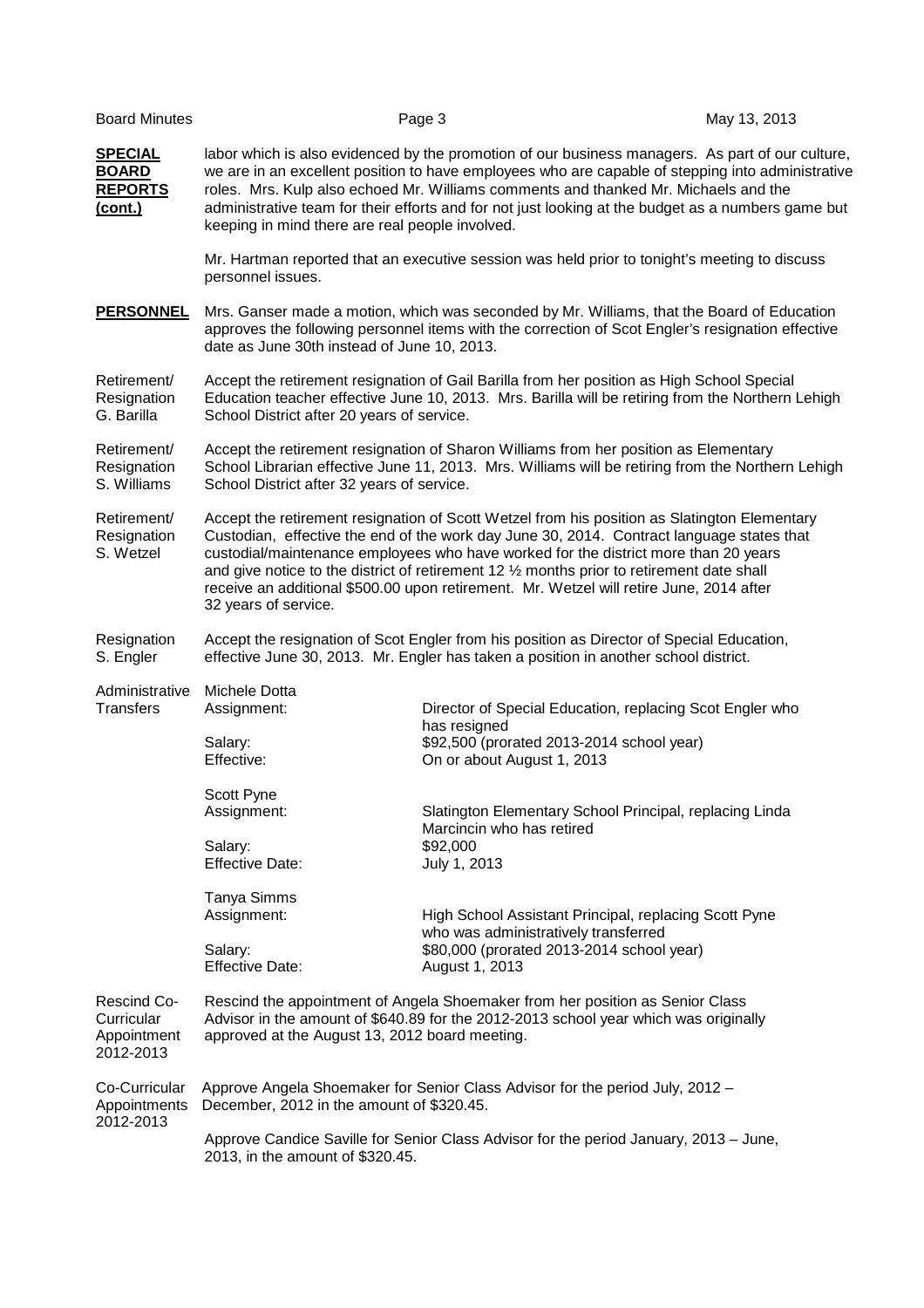|  | <b>PERSONNEL</b><br>(cont.)<br>Co-Curricular<br>Appointments<br>2013-2014 | Scott Snyder*<br><b>Assistant Wrestling Coach</b><br>\$4,604.11<br>\$4,604.11<br>Christopher Lallik*<br>Assistant Wrestling Coach(JH)<br>*Pending verification of Missing Documents                                                                                                                                                          |
|--|---------------------------------------------------------------------------|----------------------------------------------------------------------------------------------------------------------------------------------------------------------------------------------------------------------------------------------------------------------------------------------------------------------------------------------|
|  | Co-Curricular<br><b>Volunteers</b><br>2013-2014                           | Andrew Arnold*<br><b>Assistant Wrestling Coach</b><br>Adam Hluschak*<br><b>Assistant Wrestling Coach</b><br><b>Assistant Wrestling Coach</b><br><b>Brett Martinez</b><br>*Pending verification of Missing Documents                                                                                                                          |
|  | Game<br>Workers<br>2012-2013                                              | Approve the following person as a Game Worker for the 2012-2013 school year. Game<br>Workers consist of ticket sellers and takers, game announcers, scoreboard operators, timers,<br>field judges, scorekeepers. Rate of pay is consistent with the rates approved on the 2012-2013<br>Supplementary Personnel Salary Schedule: Vonda Lorson |
|  | Substitute-<br>Instructional                                              | Approve the following substitute teachers for the 2012-2013 school year at the 2012-2013<br>substitute teacher rates as approved on the Supplementary Personnel Salary Schedule:<br>Carol Fella* - Music<br>Caitlin Makoul* - Elementary & ESL<br>Stephanie Mohler - Elementary<br>*Pending verification of Missing Documents                |
|  | Substitute<br>Non-Instruct-<br>ional                                      | Approve the following individual as a substitute cafeteria worker, custodian and teacher's<br>aide for the 2012-2013 school year at the 2012-2013 substitute rates as approved on the<br>Supplementary Personnel Salary Schedule: Rosetta Strohl                                                                                             |
|  |                                                                           | Approve the following individual as a substitute cafeteria worker and teacher's aide for<br>the 2012-2013 school year at the 2012-2013 substitute rates as approved on the<br>Supplementary Personnel Salary Schedule: Dima Hanna                                                                                                            |
|  |                                                                           | YEA:<br>Mr. Distler, Mr. Fedorcha, Mr. Follweiler, Mrs. Ganser, Mr. Green, Mrs. Green,<br>Mrs. Kulp, Mr. Williams, Mr. Hartman (9)<br>NAY:<br>None $(0)$                                                                                                                                                                                     |
|  | <b>POLICY</b>                                                             | Mr. Distler made a motion, which was seconded by Mr. Williams, that the Board of Education<br>approves the following policy items:                                                                                                                                                                                                           |
|  | <b>Board Policy</b><br>First<br>Reading                                   | Approve school board policy #334.1 - Professional Employees - Benevolence Sick Leave,<br>as presented after first reading.                                                                                                                                                                                                                   |
|  |                                                                           | Approve school board policy #806 – Operations – Child/Student Abuse, as presented after<br>first reading.                                                                                                                                                                                                                                    |
|  | Homebound<br>Instruction                                                  | It is recommended that the Board of Education grant homebound instruction for a $10th$ grade<br>student, Student No. 1515600, for five hours per week, effective April 15, 2013 and<br>continuing until approximately September 1, 2013.                                                                                                     |
|  |                                                                           | YEA:<br>Mr. Distler, Mr. Fedorcha, Mr. Follweiler, Mrs. Ganser, Mr. Green, Mrs. Green,<br>Mrs. Kulp, Mr. Williams, Mr. Hartman (9)<br>NAY:<br>None $(0)$                                                                                                                                                                                     |
|  | <b>CONFER-</b><br><b>ENCES</b>                                            | Mr. Fedorcha made a motion, which was seconded by Mrs. Ganser, that the Board of<br>Education approve the following conferences:                                                                                                                                                                                                             |
|  |                                                                           | Susan Bahnick - PA School Nutrition Programs Conference, Healthy School Meals - June 9-<br>10, 2013 - The Penn Stater Hotel - State College, PA - Lodging - \$213.84, Meals - \$50.00,<br>Travel - \$182.91. Total Approximate Cost: \$446.75 - Funding: Food Services Budget.                                                               |
|  |                                                                           | YEA:<br>Mr. Distler, Mr. Fedorcha, Mr. Follweiler, Mrs. Ganser, Mr. Green, Mrs. Green,<br>Mrs. Kulp, Mr. Williams, Mr. Hartman (9)<br>NAY:<br>None $(0)$                                                                                                                                                                                     |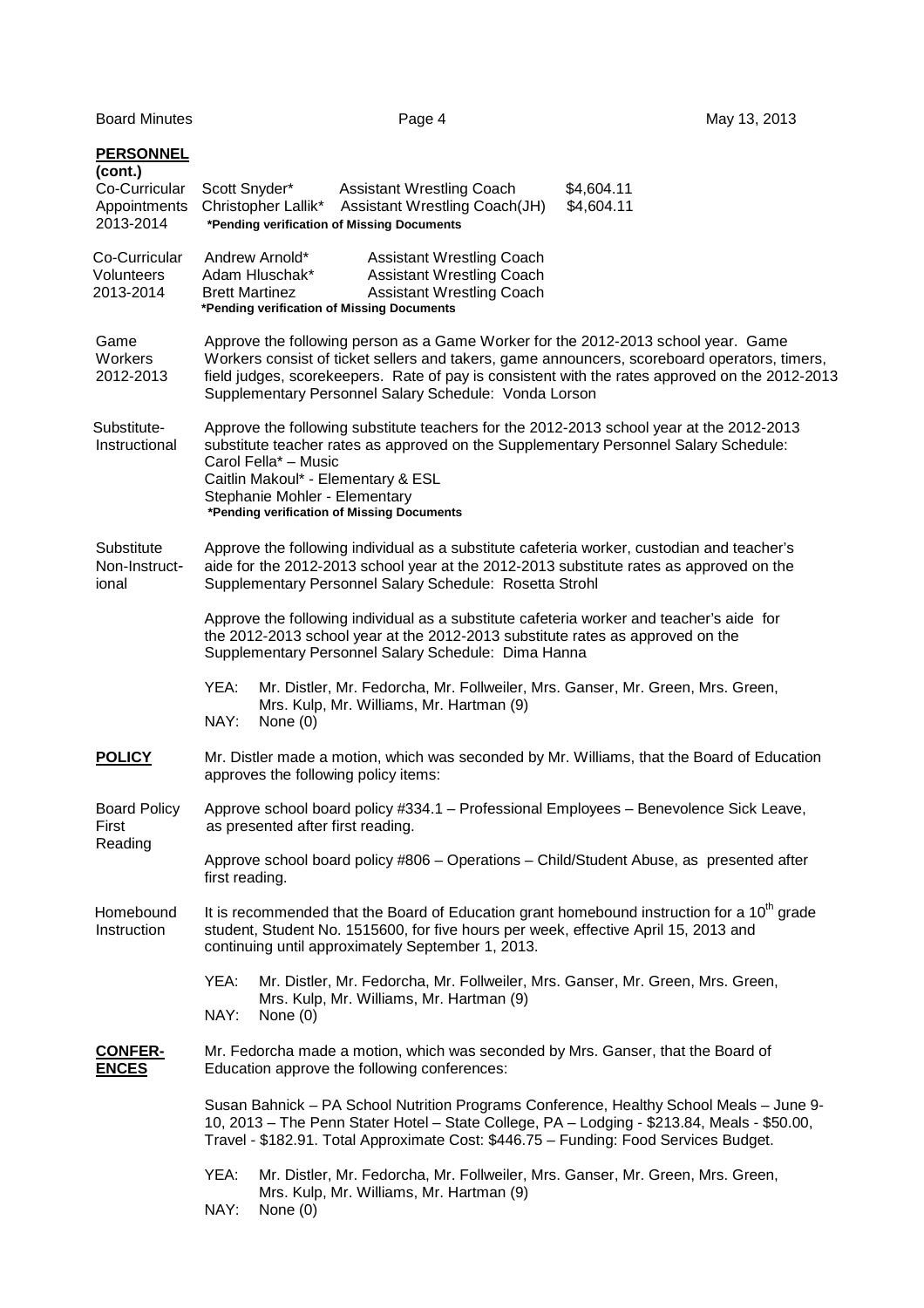| <b>Board Minutes</b>                                                | Page 5                                                                                                                                                                                                                                                                                                                                                                                                                                                                                                                           | May 13, 2013 |
|---------------------------------------------------------------------|----------------------------------------------------------------------------------------------------------------------------------------------------------------------------------------------------------------------------------------------------------------------------------------------------------------------------------------------------------------------------------------------------------------------------------------------------------------------------------------------------------------------------------|--------------|
| <b>CURRIC-</b><br><b>ULUM AND</b><br><b>INSTRUC-</b><br><b>TION</b> | Mr. Follweiler made a motion, which was seconded by Mr. Distler, that the Board of<br>Education approve the following curriculum and instruction items:                                                                                                                                                                                                                                                                                                                                                                          |              |
| Art Feinberg<br>Contracted<br>Psychologist                          | Approve to contract with Art Feinberg as an independent contractor school psychologist<br>for the 2013-2014 school year. Mr. Feinberg will be employed on an as needed basis<br>to assist the Special Education Department with student psychological services. Rate of<br>pay will be \$350.00 per day.                                                                                                                                                                                                                         |              |
| <b>ESY Pogram</b><br>2013                                           | Approve to employ the following teachers: Susan Beil, Courtney Seremula and Elizabeth<br>Vasquez, at a rate of \$27.00 per hour and instructional aide, Stephanie Stillwell, at a rate of<br>\$13.10 per hour to conduct an Extended School Year Program for special education students<br>in our district. The program will be for four hours a day and take place from July 9 - August<br>1, 2013 on Tuesday, Wednesday and Thursday mornings and August 5 - 15, 2013, on<br>Monday, Tuesday, Wednesday and Thursday mornings. |              |
| Pediatric<br>Therapeutic<br>Services<br>Agreement                   | Authorize administration to enter into an agreement with Pediatric Therapeutic Services<br>to provide contracted speech therapists on an as needed basis at a cost of \$68.00 per hour<br>for the 2013-2014 school year.                                                                                                                                                                                                                                                                                                         |              |
| Around the<br><b>Clock Nursing</b><br>Agreement<br>2013-2014        | Approve to authorize proper officials to enter into an agreement between the Northern<br>Lehigh School District and Around the Clock Nursing, Inc. for the purpose of providing<br>in-school nursing care for Student No. 1390061 for the 2013-2014 school year at a cost of<br>\$25 per day or \$40 per day when student is on a field trip and not on school premises.                                                                                                                                                         |              |
|                                                                     | YEA:<br>Mr. Distler, Mr. Fedorcha, Mr. Follweiler, Mrs. Ganser, Mr. Green, Mrs. Green,<br>Mrs. Kulp, Mr. Williams, Mr. Hartman (9)<br>NAY:<br>None $(0)$                                                                                                                                                                                                                                                                                                                                                                         |              |
| <b>NEW</b><br><b>BUSINESS</b>                                       | Mr. Fedorcha made a motion, which was seconded by Mrs. Kulp, that the Board of<br>Education approves the following new business item:                                                                                                                                                                                                                                                                                                                                                                                            |              |
| Contract<br>For<br>Superintendent                                   | Approve the contract for the Superintendent of Schools, Mr. Michael W. Michaels.<br>(Copies distributed to all Board Members)                                                                                                                                                                                                                                                                                                                                                                                                    |              |
|                                                                     | YEA:<br>Mr. Distler, Mr. Fedorcha, Mr. Follweiler, Mrs. Ganser, Mr. Green, Mrs. Green,<br>Mrs. Kulp, Mr. Williams, Mr. Hartman (9)<br>NAY:<br>None $(0)$                                                                                                                                                                                                                                                                                                                                                                         |              |
| <b>FINANCIAL</b>                                                    | Mr. Fedorcha made a motion, which was seconded by Mr. Fedorcha, that the Board of<br>Education approves the following financial items:                                                                                                                                                                                                                                                                                                                                                                                           |              |
| Financial<br>Reports                                                | Approve the Following Financial Reports:<br>General Fund month of April<br>NLMS Student Activities Account months of March and April<br>NLHS Student Activities and Scholarship Account months of March and April                                                                                                                                                                                                                                                                                                                |              |
| List of Bills                                                       | Approve the Following List of Bills:<br>General Fund months of April and May<br>Refreshment Stand month of April<br>Cafeteria Fund month of April<br>Capital Construction month of April                                                                                                                                                                                                                                                                                                                                         |              |
| Supplemental<br>Salary<br>Schedule                                  | Approve the Supplemental Personnel Salary Schedule for the 2013-2014 school year<br>as presented.                                                                                                                                                                                                                                                                                                                                                                                                                                |              |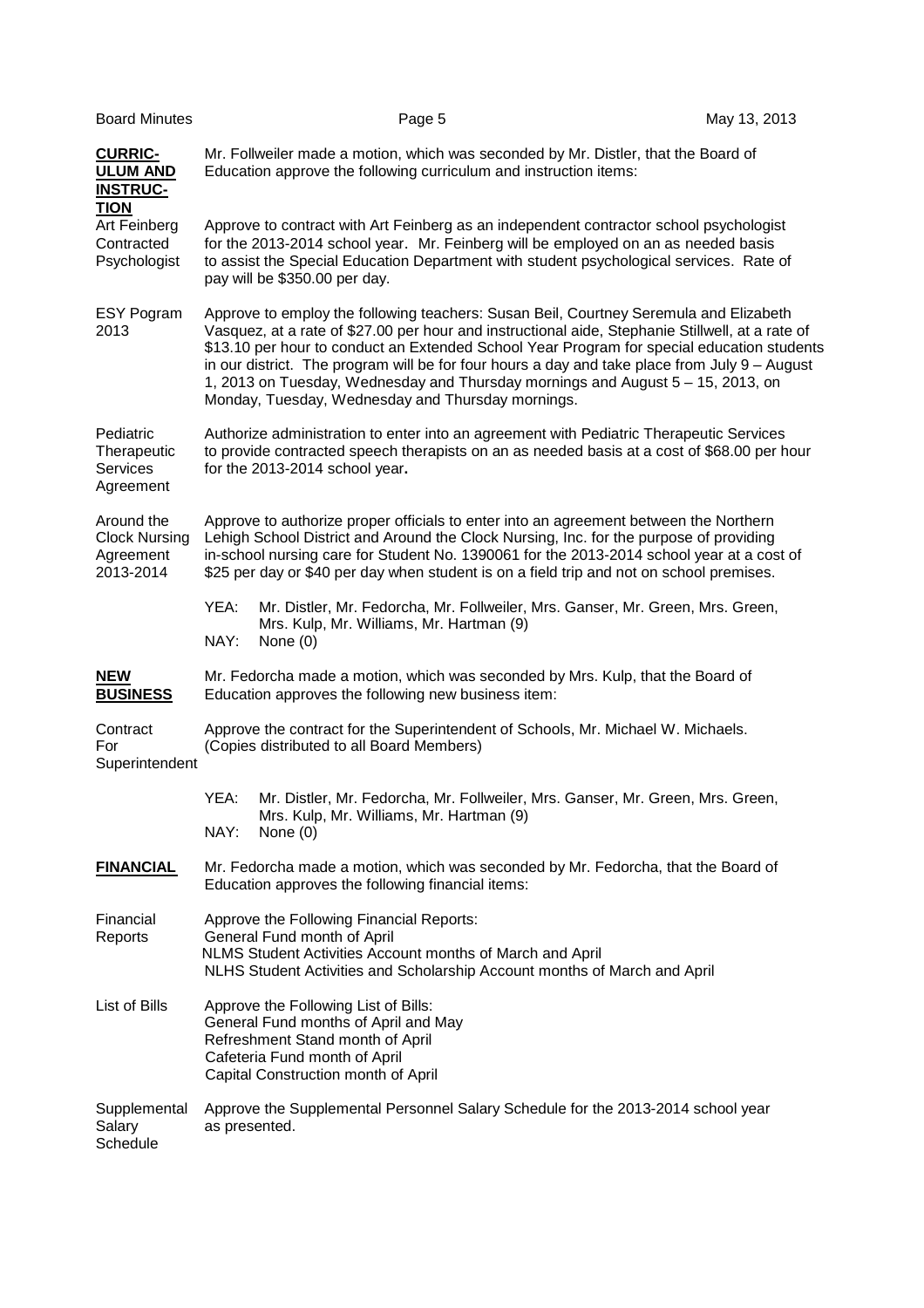| <b>FINANCIAL</b><br>(cont.)<br><b>Sports</b><br>Physicals<br>Co-payment | Approve the co-payment amount for student athletes receiving a sports physical from OAA<br>during the 2013-2014 school year at a cost of \$5.00 per student in accordance with school<br>board policy #122.                                                                                                                                                                                                          |  |
|-------------------------------------------------------------------------|----------------------------------------------------------------------------------------------------------------------------------------------------------------------------------------------------------------------------------------------------------------------------------------------------------------------------------------------------------------------------------------------------------------------|--|
| <b>Fuel Bid</b>                                                         | Approve the awarding of fuel bids to the following companies with a contract period of July<br>1, 2013 to June 30, 2014:                                                                                                                                                                                                                                                                                             |  |
|                                                                         | <b>DIESEL FUEL</b> - Awarded to Papco, Inc. at a cost of \$.3170 (normal blend) per<br>gallon over rack rate on date of delivery and an additional \$.0495 (winterization<br>additive) per gallon over rack rate on date of delivery.                                                                                                                                                                                |  |
|                                                                         | #2 GRADE FUEL OIL TRANSPORT DELIVERY - Awarded to Petroleum Traders<br>at a cost of \$.0280 per gallon over rack rate on date of delivery.                                                                                                                                                                                                                                                                           |  |
|                                                                         | #2 GRADE FUEL OIL TANKWAGON DELIVERY - Awarded to Papco, Inc. at a<br>cost of \$.4241 per gallon over rack rate on date of delivery.                                                                                                                                                                                                                                                                                 |  |
|                                                                         | <b>UNLEADED GASOLINE</b> – Awarded to Papco, Inc. at a cost of \$.3547 per gallon<br>over rack rate on date of delivery.                                                                                                                                                                                                                                                                                             |  |
| Resolution<br>Designating<br>Millage Rates                              | Approve the Resolution Designating Millage Rates Following County-Wide Reassessment<br>of Real Estate Values effective July 1, 2013 as presented. Designating of the millage rates<br>is a result of the current reassessment for Lehigh County.                                                                                                                                                                     |  |
| PlanCon<br>Part J<br>Submission                                         | Approve submission of PlanCon Part J "Project Accounting Based on Final Costs" to<br>PDE for Slatington Elementary School Project #3532. The PlanCon Part J document has<br>been audited by Gorman & Associates, PC and submission of same will establish a permanent<br>reimbursement rate for these projects.                                                                                                      |  |
| PlanCon<br>Part K<br>Submission                                         | Approve the submission of PlanCon Part K for Northern Lehigh School District's General<br>Obligation Bonds, Series 2012. PlanCon K is a required form for bond re-financing.                                                                                                                                                                                                                                         |  |
| Summer<br>Band<br>Camp                                                  | Approve a tuition fee of \$30.00 per student for a six-week elementary summer band program<br>and also approve a stipend for summer band program director, Steven Jonkman. Mr. Jonkman's<br>stipend will be equal to the amount collected for student participation but will not exceed<br>\$1,000.00. The summer band program will run on Monday and Wednesday mornings<br>from June 24, 2013 through July 31, 2013 |  |
| Stadium<br>Parking Lot<br>Paving Project                                | Authorize Administration to enter into contracts with successful bidder for the paving project<br>at the Stadium Parking Lot with a not to exceed amount of \$250,000 to be paid from the<br>Capital projects account.                                                                                                                                                                                               |  |
| Middle School<br>Door Replace-<br>Ment Project                          | Authorize Administration to enter into contracts with successful bidder for the Middle School<br>Door Replacement project with a not to exceed amount of \$57,320 to be paid from the<br>Capital projects account.                                                                                                                                                                                                   |  |
|                                                                         | YEA:<br>Mr. Distler, Mr. Fedorcha, Mr. Follweiler, Mrs. Ganser, Mr. Green, Mrs. Green,<br>Mrs. Kulp, Mr. Williams, Mr. Hartman (9)                                                                                                                                                                                                                                                                                   |  |
| <b>FINANCIAL</b>                                                        | NAY:<br>None (0)                                                                                                                                                                                                                                                                                                                                                                                                     |  |
| <u>(cont.)</u><br>Treasurer<br>Nominations                              | Mr. Fedorcha nominated Donna Kulp for Treasurer which was seconded by Mrs. Ganser.                                                                                                                                                                                                                                                                                                                                   |  |
| Close<br>Nominations                                                    | Mr. Green made a motion, which was seconded by Mrs. Ganser to close nominations<br>for Treasurer.                                                                                                                                                                                                                                                                                                                    |  |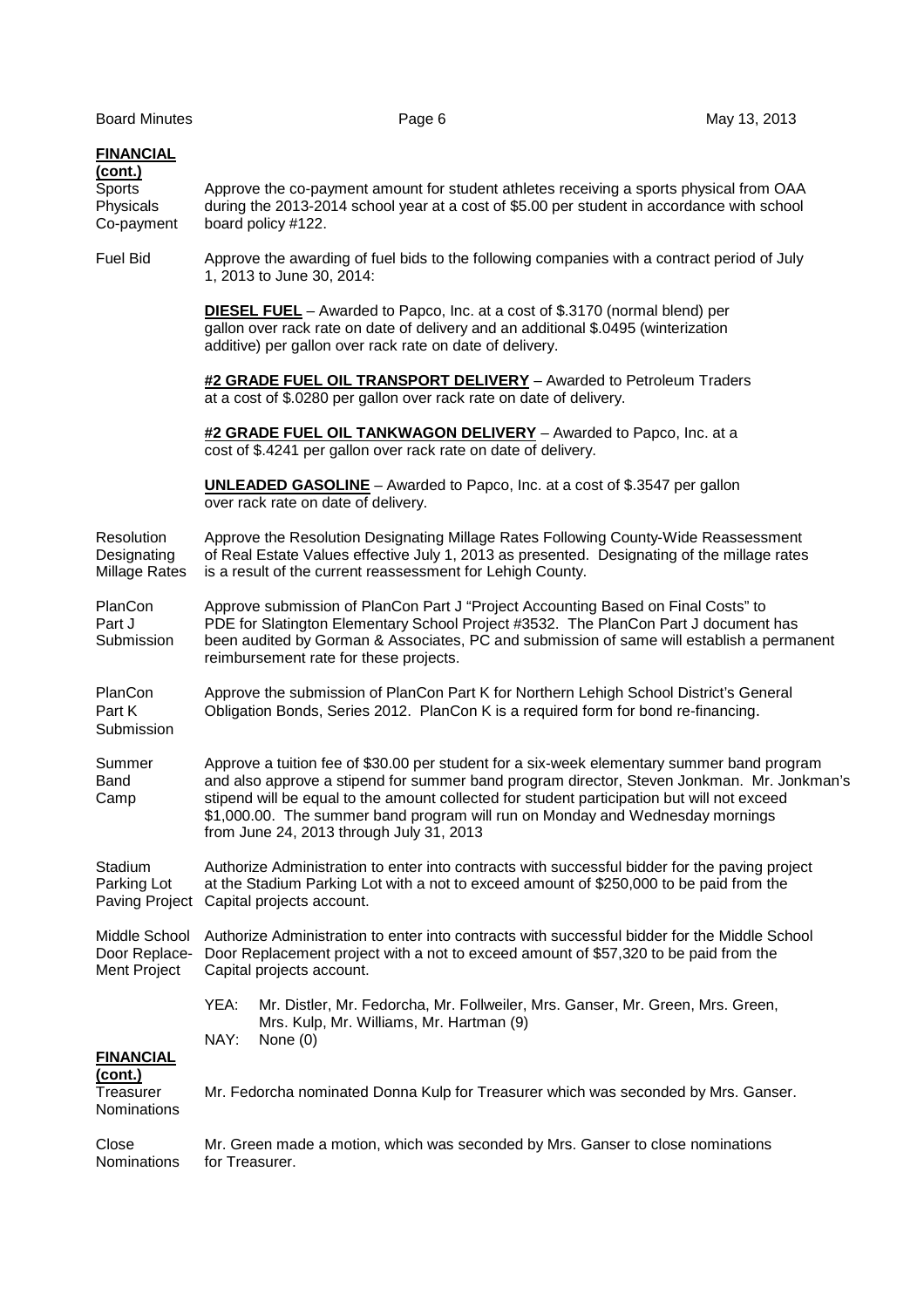| <b>FINANCIAL</b><br>(cont.)<br>Secretary<br>Nominations                                          | Mr. Fedorcha nominated Gregory Williams for Secretary which was seconded by Mrs. Ganser.                                                                                                                                                                                                                                                                                                                     |  |  |
|--------------------------------------------------------------------------------------------------|--------------------------------------------------------------------------------------------------------------------------------------------------------------------------------------------------------------------------------------------------------------------------------------------------------------------------------------------------------------------------------------------------------------|--|--|
| Close<br>Nominations                                                                             | Mr. Green made a motion, which was seconded by Mrs. Ganser to close nominations<br>for Secretary.                                                                                                                                                                                                                                                                                                            |  |  |
| Vote on<br>Closing<br>Nominations                                                                | Mr. Distler, Mr. Fedorcha, Mr. Follweiler, Mrs. Ganser, Mr. Green, Mrs. Green,<br>YEA:<br>Mrs. Kulp, Mr. Williams, Mr. Hartman (9)<br>NAY:<br>None $(0)$                                                                                                                                                                                                                                                     |  |  |
| Election<br>Of Board<br>Treasurer<br>D. Kulp                                                     | Election of a Treasurer for the 2013-2014 fiscal year, as required by Section 404 of the<br>Pennsylvania School Code of 1949, as amended.<br>Mrs. Donna M. Kulp was unanimously declared duly elected Treasurer for the 2013-2014<br>Fiscal year, effective July 1, 2013 through June 30, 2014.                                                                                                              |  |  |
| Election of<br><b>Board</b><br>Secretary<br>G. Williams                                          | Election of a Secretary for a four (4) year term, as required by Section 404 of the Pennsylvania<br>School Code of 1949, as amended.                                                                                                                                                                                                                                                                         |  |  |
|                                                                                                  | Mr. Gregory S. Williams was unanimously declared duly elected Secretary for a four (4) year<br>term, effective July 1, 2013 through June 30, 2017.                                                                                                                                                                                                                                                           |  |  |
| <b>LEGAL</b>                                                                                     | Mr. Williams made a motion, which was seconded by Mr. Follweiler, that the Board of Education<br>approve the following legal item:                                                                                                                                                                                                                                                                           |  |  |
| Sweet,<br>Stevens,<br>Williams &<br>Katz, LLP                                                    | Approve to appoint Sweet, Stevens, Williams & Katz, LLP as special counsel for the 2013-<br>2014 school year. The hourly rate for non-routine matters will be \$185.00 per hour. The<br>rate for routine or general advice will be \$140.00 per hour. The hourly rate for legal assistants<br>for routine and non-routine matters will be \$115.00 per hour. There is no increase over last<br>year's rates. |  |  |
|                                                                                                  | YEA:<br>Mr. Distler, Mr. Fedorcha, Mr. Follweiler, Mrs. Ganser, Mr. Green, Mrs. Green,<br>Mrs. Kulp, Mr. Williams, Mr. Hartman (9)<br>NAY:<br>None $(0)$                                                                                                                                                                                                                                                     |  |  |
| <b>CORR-</b><br><b>ESPON-</b><br><b>DENCE</b>                                                    | Mr. Williams stated that Board members received information on the Senior Awards Night<br>and Graduation.                                                                                                                                                                                                                                                                                                    |  |  |
| <u>INFOR-</u><br><b>MATION</b>                                                                   | Minutes of the Lehigh Career & Technical Institute Joint Operating Committee meeting held on<br>March 27, 2013 were distributed.                                                                                                                                                                                                                                                                             |  |  |
|                                                                                                  | Minutes of the Lehigh Carbon Community College Board of Trustees meetings held on<br>March 7, 2013 and April 4, 2013 were distributed.                                                                                                                                                                                                                                                                       |  |  |
|                                                                                                  | Minutes of the Carbon Lehigh Intermediate Unit 21 Board of Directors meeting held on<br>March 18, 2013 were distributed.                                                                                                                                                                                                                                                                                     |  |  |
| <b>ADOPTION</b><br>$OF$<br>PROPOSED.<br><b>FINAL</b><br><b>BUDGET</b><br><b>FOR</b><br>2013-2014 | Mr. Distler made a motion, which was seconded by Mr. Follweiler, that the Board of<br>Education approves the proposed final budget and legal notices as presented:                                                                                                                                                                                                                                           |  |  |
|                                                                                                  | It is recommended that the Board of Education adopts the proposed general fund final<br>budget of the Northern Lehigh School District for the 2013-2014 school year in the<br>amount of \$28,509,357.00. This is an increase of \$402,575.00 or 1.4% over last year's<br>figures.                                                                                                                            |  |  |
|                                                                                                  | The preliminary hudget is adopted with a 20 1681 millage rate for Lebigh County and a                                                                                                                                                                                                                                                                                                                        |  |  |

 The preliminary budget is adopted with a 20.1681 millage rate for Lehigh County and a 57.3059 millage rate for Northampton County.